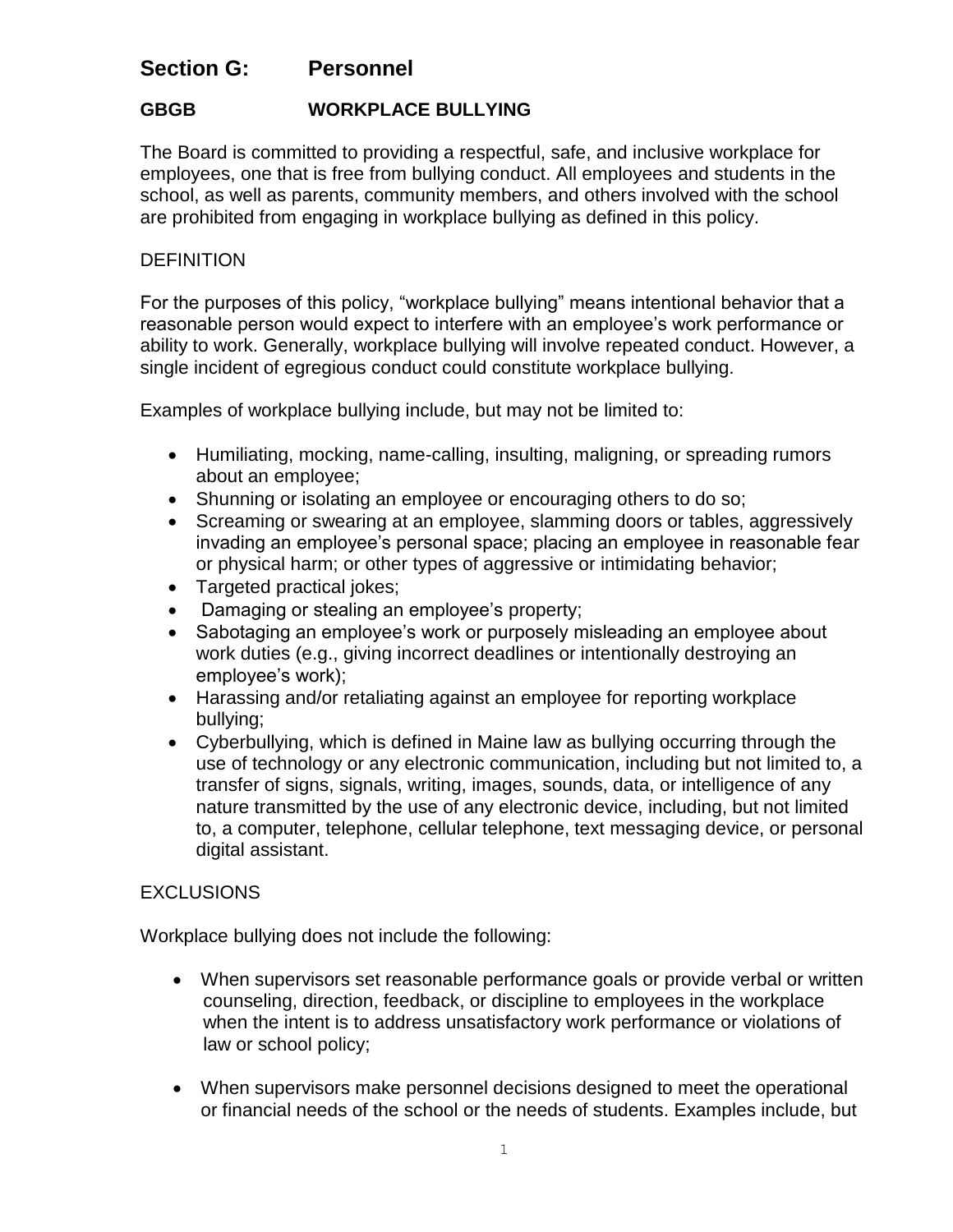are not limited to changing shifts, reassigning work responsibilities, taking steps to reduce overtime costs, transferring or reassigning employees to another building or position.

- Discrimination or harassment based on protected characteristics (race, color, sex, sexual orientation, gender identity, religion, ancestry or national origin, age, familial status, disability, or genetic information). Such conduct is prohibited under separate policies and complaints shall be addressed under ACAB-R – Employee Discrimination/Harassment and Title IX Sexual Harassment Complaint Procedure.
- Disrespectful conduct by students directed at school employees that can be addressed through enforcement of classroom rules, school rules, and applicable Board policies.

#### REPORTS AND INVESTIGATIONS

Employees who believe they have been bullied in the workplace, and other persons who believe they have witnessed an incident of an employee being bullied in the workplace, are expected to report the issue to an Affirmative Action Officer(s).

The Affirmative Action Officer(s) shall promptly notify the Director of all workplace bullying reports.

Any workplace bullying report about the Director should be made to the Board Chair.

All reports of workplace bullying shall be investigated promptly and documented in writing. The person who was the subject of the alleged workplace bullying and the person alleged to have engaged in workplace bullying will be notified of the outcome of the investigation, consistent with confidentiality and privacy laws.

#### DISCIPLINARY ACTION

Any employee who is found to have engaged in workplace bullying will be subject to disciplinary action up to and including termination of employment.

Students who are found to have engaged in bullying of an employee will be subject to disciplinary action in accordance with applicable student discipline procedures.

Parents and others who are found to have engaged in bullying of an employee will be dealt with in a manner appropriate to the particular circumstances.

#### APPEALS

If dissatisfied with the resolution of the matter, the subject of the alleged workplace bullying or the person alleged to have engaged in workplace bullying may file a written appeal within five (5) business days with the Director stating the reason for the appeal. The Director will review the matter and issue a written decision within ten (10) business days. The Director's decision shall be final.